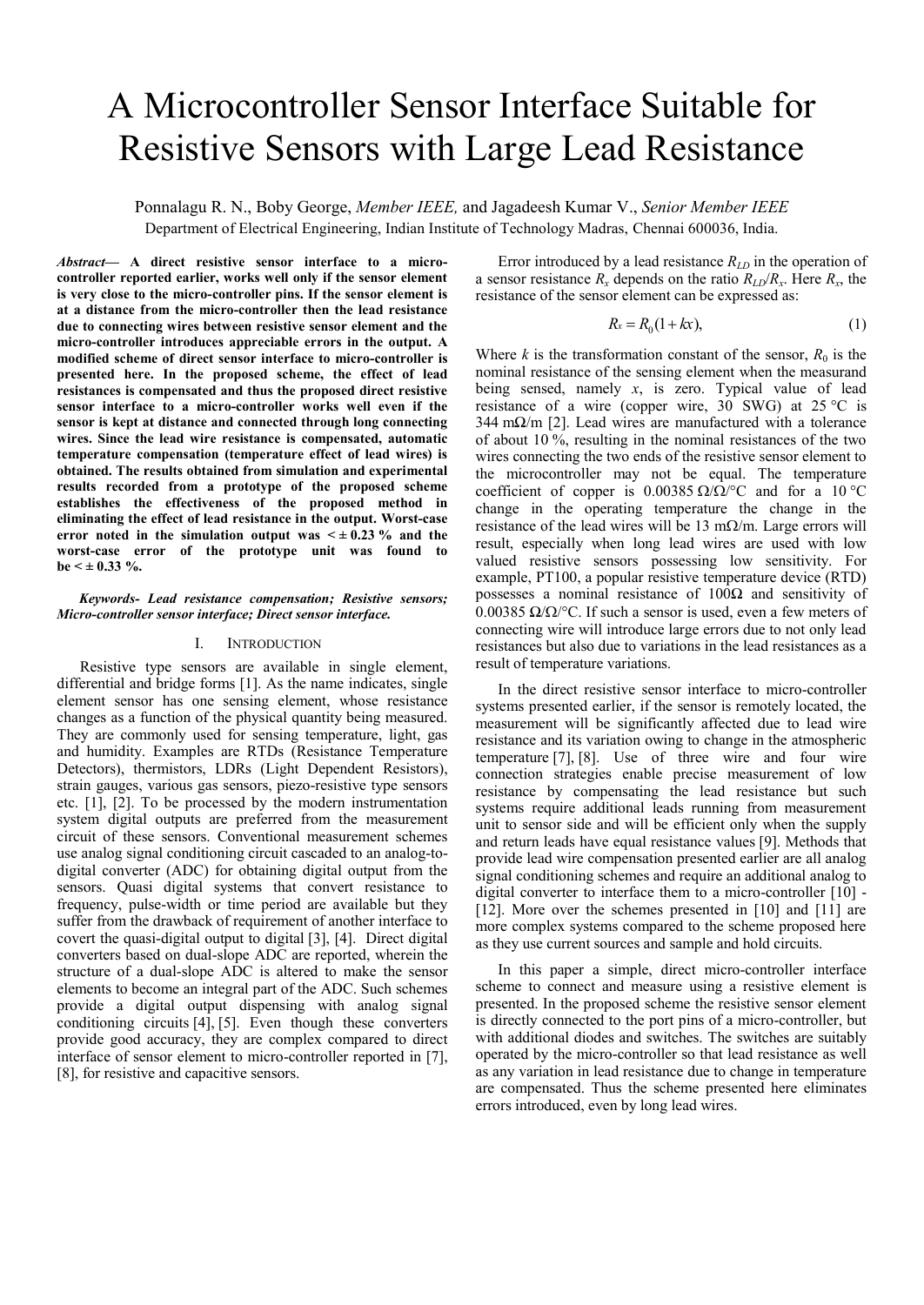

Fig. 1. Block diagram of the proposed method. The measurement unit with micro-controller, connecting wires with lead resistances and the sensor, are indicated.

# II. MICRO-CONTROLLER BASED SENSOR INTERFACE FOR SENSORS WITH LEAD RESISTANCE

A block diagram of the proposed scheme is shown in Fig. 1. The measurement unit has a micro-controller, two SPDT switches  $S_1$  and  $S_2$ , two diodes  $D_3$  and  $D_4$ , a capacitor  $C$ and two resistors  $R_s$  and  $R_{ref}$ . The sensor  $R_x$  is connected to  $S_1$ and *S*2 as in Fig. 1. *RLD*1 and *RLD*2 indicate the resistances of the lead wires between the sensor and the measurement (microcontroller) unit. At the sensor side, two diodes  $D_1$  and  $D_2$  are introduced as shown in Fig. 1. The purpose of diodes  $D_1$  and  $D<sub>2</sub>$  are to allow for two different measurements, wherein the first measurement includes the sensor and lead resistance and the second measurement is only the lead resistance. In place of diodes,  $D_1$  and  $D_2$ , low ON resistance analog switches can also be used, but switches will need control signals and power supply for which, additional control wires have to run from the measurement unit to sensor, to control such switches.

The measurement process involves charging and discharging of capacitor *C*, alternatively, for four times as illustrated in Fig. 2. Whenever *C* needs to be charged, pin PD7 of the micro-controller is set at digital HIGH (say, voltage  $V_{DD}$ ) and the remaining pins PD2, PD3, and PD8 are set to operate in the high impedance state. The switch control pin PD4 can be set to HIGH, LOW or high impedance state as it will not affect



Fig. 2. Charging and discharging sequence  $T_{\text{CH}}$  shows duration for charging while  $T_1$ ,  $T_2$ ,  $T_3$  and  $T_4$  indicate various discharging intervals

the charging operation as the pins used for discharging are in high impedance state. For this condition, capacitor *C* is charges towards  $V_{DD}$ , through  $R_p$ .  $R_p$  is introduced to improve the rejection of power supply noise / interference as reported in [7].

As mentioned above, a discharging operation follows a charging process. During discharging, the time taken to reach certain voltage  $(V_{\text{TL}})$  is measured. During the first discharging process pins PD3, PD7 and PD8 are set in high impedance state and pin PD2 alone is set at digital '0'. Simultaneously, switches  $S_1$  and  $S_2$  are set to position '0'. In this situation, the total resistance,  $R_{T1}$  of the discharge path-1 which includes diode  $D_1$  is

$$
R_{T1} = R_x + (R_s + R_{ON1} + R_{LD1} + R_{LD2} + R_{ON2} + R_{pin})
$$
 (2)

where  $R_s$ , is an additional resistor connected to ensure that the discharging current is smaller than the maximum output current  $(I<sub>max</sub>)$  that is acceptable for a port pin even when  $R<sub>x</sub>$  is very small [7],  $R_{ON1}$  and  $R_{ON2}$  are the ON state resistances of the switches  $S_1$  and  $S_2$ ,  $R_{LD1}$  and  $R_{LD2}$  are the lead resistances of the wires to the sensor, from micro-controller. *Rpin* is the internal resistance of the micro-controller pin. The diode  $D_1$  will be forward biased and diode  $D_2$  will be reverse biased and the current  $i_1(t)$  flowing through  $R_{T1}$  will be

$$
i_1(t) = \frac{(V_{DD} - V_{DON})}{R_{T1}} e^{-t/R_{T1}C}
$$
 (3)

where  $V_{DON}$  is the ON state forward voltage drop of the diode  $D_1$ . The voltage,  $v_{RT1}(t)$  across  $R_{T1}$  can be expressed as

$$
v_{R_{T_1}}(t) = i_1(t)R_{T_1} = (V_{DD} - V_{DON})e^{-t/R_{T_1}C}
$$
 (4)

and the capacitor voltage  $v_c(t)$  can be expressed as in (5).

$$
v_c(t) = V_{DON} + v_{R_{T1}}(t)
$$
\n(5)

By substituting  $v_{RT1}$  (t) from (4) into (5),  $v_c(t)$  can be modified as in (6).

$$
v_c(t) = V_{DON} + (V_{DD} - V_{DON})e^{-t/R_{T1}C}
$$
 (6)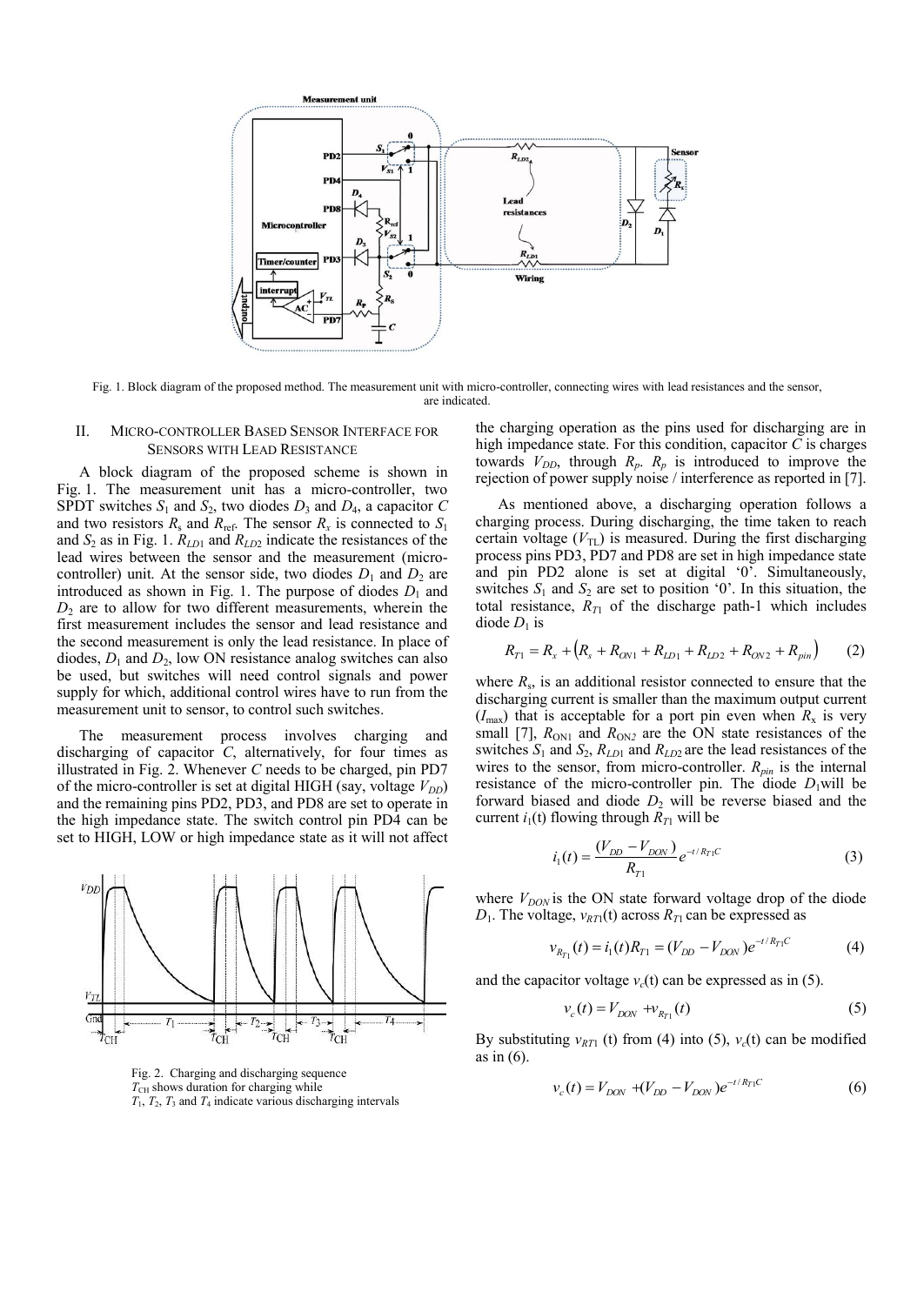The capacitor voltage,  $v_c(t)$  at the time of the start of discharge  $(t = 0)$  will be

$$
v_c(t) = V_{DD} \tag{7}
$$

The discharging process is continued till the capacitor voltage drops down to a threshold voltage,  $V_{TL}$  and let ' $T_1$ ' be the time taken to complete this process. At  $t = T_1$ ,  $v_c(T_1) = V_{TL}$  and  $V_{TL}$ can be expressed as in (8).

$$
V_{TL} = V_{DON} + (V_{DD} - V_{DON})e^{-T_1/R_{T1}C}
$$
 (8)

The time  $T_1$  taken by the capacitor *C* to discharge from  $V_{DD}$  to  $V_{TL}$  through  $R_{T1}$  can be calculated as in (9).

$$
T_1 = R_{T1} C \ln \frac{(V_{DD} - V_{DON})}{(V_{T1} - V_{DON})}
$$
\n(9)

For a system, values of *C*,  $V_{DD}$ ,  $V_{TL}$  and  $V_{DON}$  can be assumed to be constants then  $T_1$  is proportional to the total resistance  $R_{T_1}$ of path-1.The internal Timer/Counter unit of the microcontroller will be started when the capacitor starts discharging and will be stopped when  $v_c(t) = V_{TL}$ . The time taken by the capacitor to discharge is now available in terms of counts, a digital number say  $N_1$ . The equations (3) to (9) holds good for the second, third and fourth discharging periods also except for the total resistance,  $R_T$  involved in the different paths and  $V_{DON}$ of the respective diodes  $D_2$ ,  $D_3$  and  $D_4$ . Fig. 2 depicts that the time taken by the capacitor to charge in all the four cases is same and the time taken for discharging depends on the total resistance of the discharging path.

To obtain the time taken by the capacitor to discharge through lead wire resistance alone, a second discharging operation is performed. The status of the micro-controller pins are maintained same for the second discharge operation but the positions of switches  $S_1$  and  $S_2$  are changed to '1'. This change in switch position changes the path for the current through capacitor *C*. Diode  $D_2$  is forward biased and diode  $D_1$  is reverse biased and thus path of discharge current does not include the sensor resistance. The total resistance  $R<sub>T2</sub>$  of the discharge path-2, can be expressed as in (10).

$$
R_{T2} = R_s + R_{ON1} + R_{LD1} + R_{LD2} + R_{ON2} + R_{pin}
$$
 (10)

The time taken by the capacitor to discharge through  $R_{T2}$  to reach  $V_{TL}$  is  $T_2$  and the count obtained from the counter corresponding to  $T_2$  is considered as  $N_2$ .

The internal resistance *Rpin* of the micro-controller contributes an offset error in the measurement of resistance. To correct for that offset error, the counts corresponding to the time taken, by the capacitor to discharge from  $V_{DD}$  to  $V_{TL}$ through resistance of the micro-controller pin,  $R_{\text{pin}}$  and the additional resistance *R*<sup>s</sup> , is needed. In order to perform this, pins PD2, PD7 and PD8 are set in high impedance state and the pin PD3 is set to digital "0". The positions of the switches *S*<sup>1</sup> and *S*2 have no effect during this discharge operation. The total resistance  $R_{T3}$  of the discharge path-3 can be written as in (11).

$$
R_{T3} = R_s + R_{pin} \tag{11}
$$

*T*3, the time taken by the voltage across the capacitor to discharge to  $V_{TL}$ , can be obtained in terms of count  $N_3$  from the internal Timer/counter unit.

The final discharging operation is intended to measure time corresponding to the reference resistor,  $R_{ref}$  In this case, the digital I/O pins PD2, PD3 and PD7 are kept at high impedance state and the pin PD8 is kept at ground by setting it as output pin providing digital '0'. The total resistance  $R_{T4}$  of this discharge path-4, can be written as in (12). The switch positions play no role in this discharging stage.

$$
R_{T4} = R_{ref} + (R_s + R_{pin})
$$
 (12)

The counts obtained for this measurement is denoted as *N*4.

The expression for  $T_1$  is given in (9) whereas  $T_2$ ,  $T_3$  and  $T_4$ can be obtained by replacing  $R_{T1}$  in (9) with  $R_{T2}$ ,  $R_{T3}$  and  $R_{T4}$ , respectively. If we perform a ratio-metric operation of the four discharging time periods  $T_1$ ,  $T_2$ ,  $T_3$  and  $T_4$  as in (13), we get output as the ratio of sensor resistance  $R_x$  to  $R_{ref}$ , which is independent of the lead resistors  $R_{LD1}$  and  $R_{LD2}$ .

$$
\frac{T_1 - T_2}{T_4 - T_3} = \frac{R_{T_1} - R_{T_2}}{R_{T_4} - R_{T_3}} = \frac{R_x}{R_{ref}}
$$
(13)

Since the counts corresponding to the discharging time periods  $T_1$ ,  $T_2$ ,  $T_3$  and  $T_4$ , are available, we can re-write (13) in terms of the counter outputs, as in (14), which is a ratio of  $R_x$  to  $R_{ref}$  in digital domain.

$$
\frac{R_x}{R_{ref}} = \frac{N_1 - N_2}{N_4 - N_3} \tag{14}
$$

Equation (14) is not affected by lead resistance. If lead resistance compensation is not considered as in [7], then the measurements obtained would be  $N_1$ ,  $N_3$  and  $N_4$ , using which  $R_x$  to  $R_{ref}$  is calculated as in (15).

$$
\frac{R_x}{R_{ref}} = \frac{T_1 - T_3}{T_4 - T_3} = \frac{N_1 - N_3}{N_4 - N_3}
$$
(15)

## III. SIMULATION STUDIES

The functionality of the proposed method has been verified by simulating the circuit using circuit simulation tool, LTSpice. To simulate the micro-controller part, control logic with a few switches, pulse signals and logic gates were used. Two different simulations were performed; in the first one the lead resistance values,  $R_{LD1}$  and  $R_{LD2}$  were set as 10 $\Omega$ , the nominal resistance  $R_0$  of the sensor was set as  $1.0 \text{ k}\Omega$  and the sensor resistance was incremented in steps of  $10Ω$  up to  $1100Ω$ . In the second simulation, the sensor resistance was again set as 1.0 kΩ (the nominal resistance) and the lead resistance *RLD*<sup>1</sup> and  $R_{LD2}$  values were varied in steps of 1 $\Omega$  in the range of 0  $\Omega$ to  $10 \Omega$  and the corresponding variations in discharging time periods were noted. The ratio  $R_x$  to  $R_{ref}$  was then computed using (13) (Lead Resistance Compensation - LRC) and (15) (No Lead Resistance Compensation- NLRC). The relative error was calculated for each case using the results obtained from the first simulation and plotted. Fig. 3 shows the output characteristics and error curves before and after compensating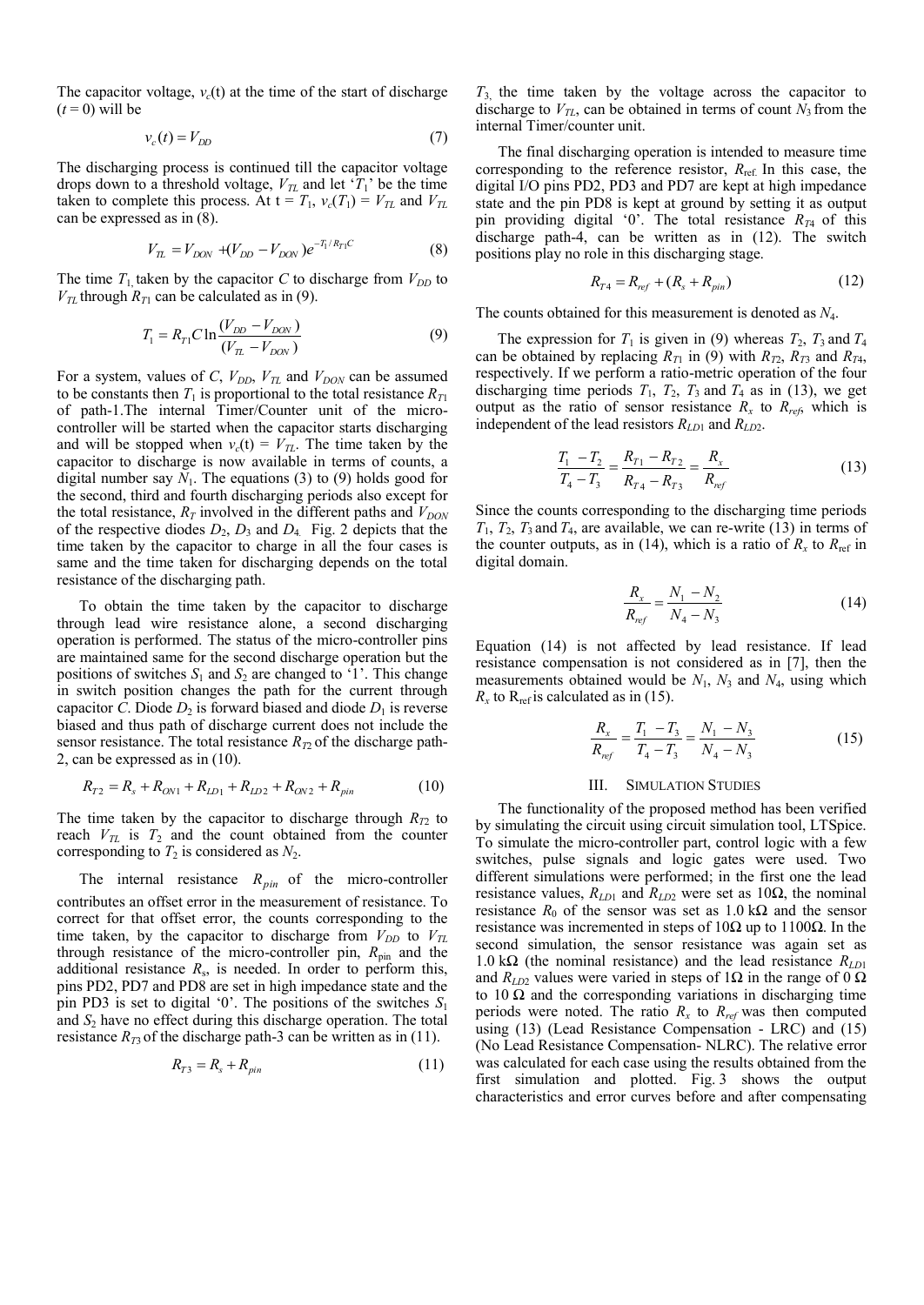

Fig. 3. Results obtained from the simulation studies with  $R_{LD1} = R_{LD2} = 10\Omega$ MU – Measurement Unit LRC- Lead Resistance Compensation NLRC- No Lead Resistance Compensation

the lead resistance using the method proposed here. The worst case error was  $\leq \pm 2.7\%$  in case of no compensation for lead resistance and  $\leq \pm 0.23\%$  after compensation. This shows the efficacy of the proposed method.

#### IV. EXPERIMENTAL RESULTS

A prototype unit was developed and tested to check practical working of the proposed scheme when a sensor with lead wire resistance is employed. The resistor  $R_p$  used for charging the capacitor was selected as 75 Ω and the capacitor *C* was selected as 2.2 µF. These values were selected as per the recommendations in [7]. The additional resistor  $R_s$  and  $R_{ref}$ were selected as  $1 k\Omega$ . Four 1N4007 diodes with matching (measured)  $V_{DON}$  values were selected to serve as  $D_1$ ,  $D_2$ ,  $D_3$ and *D*4. There is a possibility of small mismatch in diode voltages but the error due to mismatch will be negligible as reported in [11]. To keep any offset error that may be introduced by the switch ON resistance, an IC with very low on state resistance is preferred. IC MAX 4602 has quad SPST switches having ON resistance of 2.5  $Ω$ . Two SPST switches were connected in parallel to form an SPDT switch. While the control voltage of one of the switches was fed directly, the remaining switch was controlled with an inverted version of the control voltage (inversion was obtained using one of the six NOT gates of IC SN 7404).

An Arduino Uno board containing an ATMEGA 328 micro-controller is used in the prototype to implement the necessary control logic. The analog comparator unit inside the micro-controller was used to compare the capacitor voltage with the threshold voltage  $(V_{TL})$ . The voltage  $v_c(t)$  across the capacitor was connected to the negative input terminal of the comparator named as AIN1 and the analog comparator band gap select bit in the analog comparator control and status register was set so that a fixed band gap reference voltage of 1.1 V replaces is fed to the positive input AIN0 of the comparator [13], [14]. When the capacitor voltage drops below 1.1 V the comparator triggers the analog comparator interrupt and initiates the necessary action. The internal Timer/ Counter unit was used to perform the necessary counting operation, every time the capacitor was made to discharge. The Arduino board was interfaced to a personal computer (PC) through the





USB port and the measured count values were read by the USB interface and displayed on the PC.

The sensor resistance  $R_x$  and the lead wire resistances  $R_{LD1}$ and *R<sub>LD2</sub>* were emulated by using standard variable resistance boxes form Otto Wolff, Germany having a resolution of 1.0  $\Omega$ and an accuracy of  $\pm 0.01$  %. The nominal resistance of the sensor was set as 1.0 kΩ, lead resistances R*LD*1 and *RLD*2 were set as  $10\Omega$  each. The counter output for the four discharging periods were obtained for sensor resistances in the range of 1000 Ω to 1100 Ω, varied in steps of 10 Ω. Using the count values obtained  $R_x/R_{ref}$  was calculated using (14). It was also compared with conventional method for direct sensor interfacing,  $(R_x/R_{ref}$  obtained using (15)). The output obtained from the measurement unit for both the cases were plotted in a graph and was found to be linearly varying with respect to *R<sup>x</sup>* . The relative errors were calculated and error characteristics were drawn. Fig. 4 shows the output and error graphs plotted using the results obtained from the prototype. The worst case error obtained from the prototype unit was found to be  $\leq \pm 4.42 \%$  for results obtained without lead resistance compensation and it reduced to  $\leq \pm 0.33$  % after compensation. Fig. 5 shows the snapshot of the waveform across the capacitor *C* for a typical value of  $R_x = 1100 \Omega$  and  $R_{LD1} = R_{LD2} = 25 \Omega$ . A photograph of the experimental setup with the prototype unit is



Fig. 5. Snapshot of capacitor waveform  $v_c(t)$  for a typical value of  $R_x$ =1100 Ω and  $R$ <sub>LD1</sub>=  $R$ <sub>LD2</sub>=25Ω